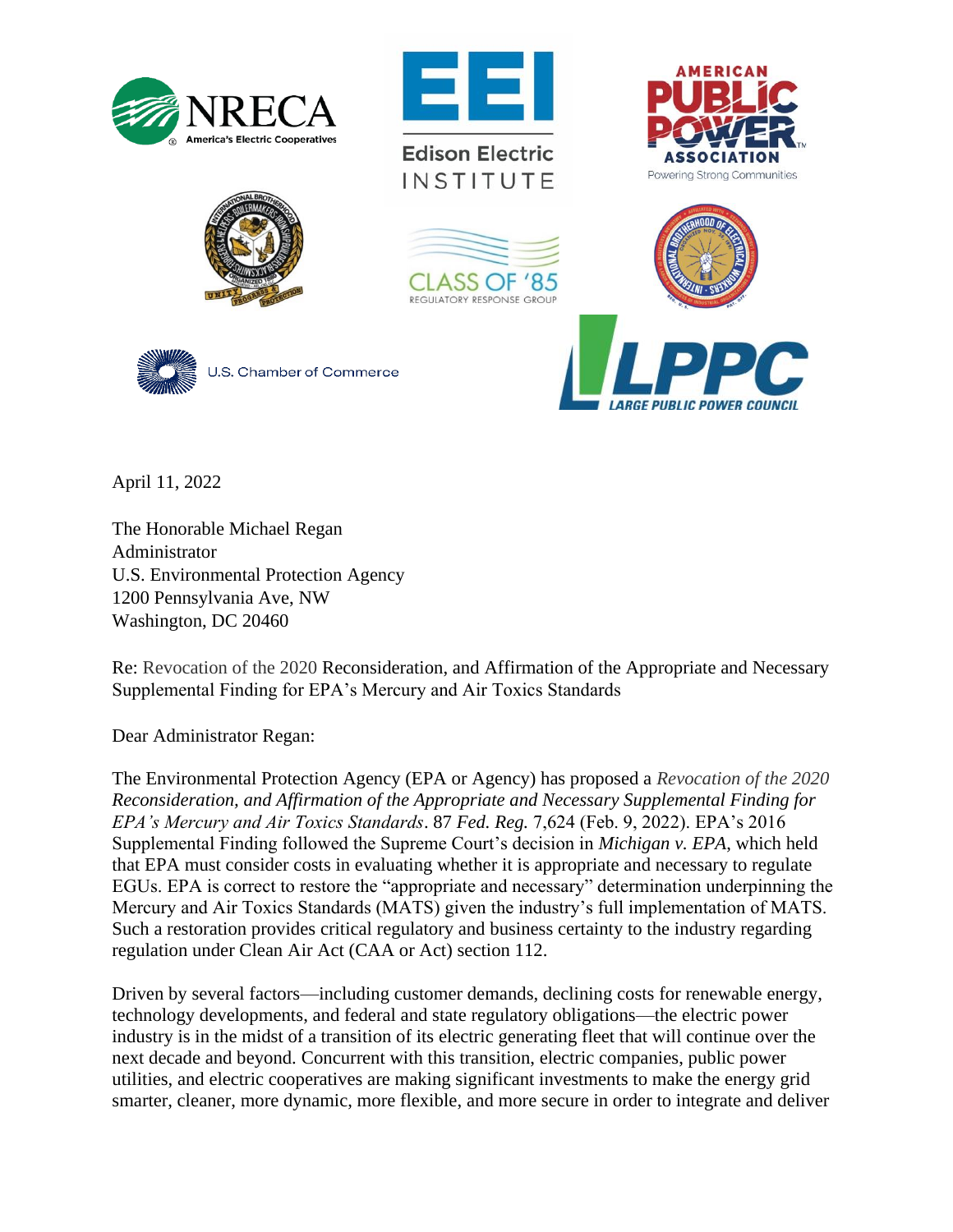a balanced mix of central and distributed energy resources reliably and provide resilient electricity to customers.

Since MATS became effective in 2012, it is estimated that the owners and operators of coal- and oil-based electric generating units (EGUs) have spent more than \$18 billion to comply through the installation of new emission controls and the enhancement of existing controls. These capital investments into control technology were coupled with the retirement of significant amounts of existing EGU generating assets and the investment in new, cleaner, replacement generation. These actions have resulted in significantly reduced mercury as well as other hazardous and conventional air pollutants—and resulted in significant reductions in carbon dioxide emissions from the sector. Restoring the appropriate and necessary determination—which serves as the legal underpinning of MATS and is a unique statutory provision of no enduring precedential value1—responds to the Supreme Court's decision in *Michigan* that EPA must consider costs in evaluating whether it is "appropriate and necessary" to regulate and enables electric companies to remain focused on getting the energy we provide as clean as we can as fast as we can, while maintaining the reliability and affordability that our customers value.

EPA has also requested information regarding whether it should reevaluate its final decisions on the residual risk and technology review (RTR) under section 112 of the CAA. Should EPA move forward with any reconsideration of the RTR, it should ensure that any new standards are consistent with the ongoing transition of the power sector and allow for companies to make holistic decisions as they deploy additional clean energy resources. We therefore look forward to working with you on this issue as EPA continues to gather information about the performance of today's generating fleet.

Sincerely,

The Edison Electric Institute The American Public Power Association The National Rural Electric Cooperative Association The Class of '85 Regulatory Response Group The U.S. Chamber of Commerce The Large Public Power Council The International Brotherhood of Electrical Workers The International Brotherhood of Boilermakers, Iron Ship Builders, Blacksmiths, Forgers & **Helpers** 

<sup>&</sup>lt;sup>1</sup> CAA section  $112(n)(1)(a)$  is a unique provision of the Act whose phrase "appropriate and necessary" exists nowhere else across the rest of the CAA or *all other* environmental statutes. EPA proposes several different rationales—including a traditional benefit-cost analysis and a novel "totality of circumstances" judgement-based approach for its restoration of the "appropriate and necessary" determination here. Whichever final rationale is chosen by the Agency, EPA's decision to restore the "appropriate and necessary" determination will have no precedential value given the unique terms and narrow regulatory context of CAA section  $112(n)(1)(a)$ .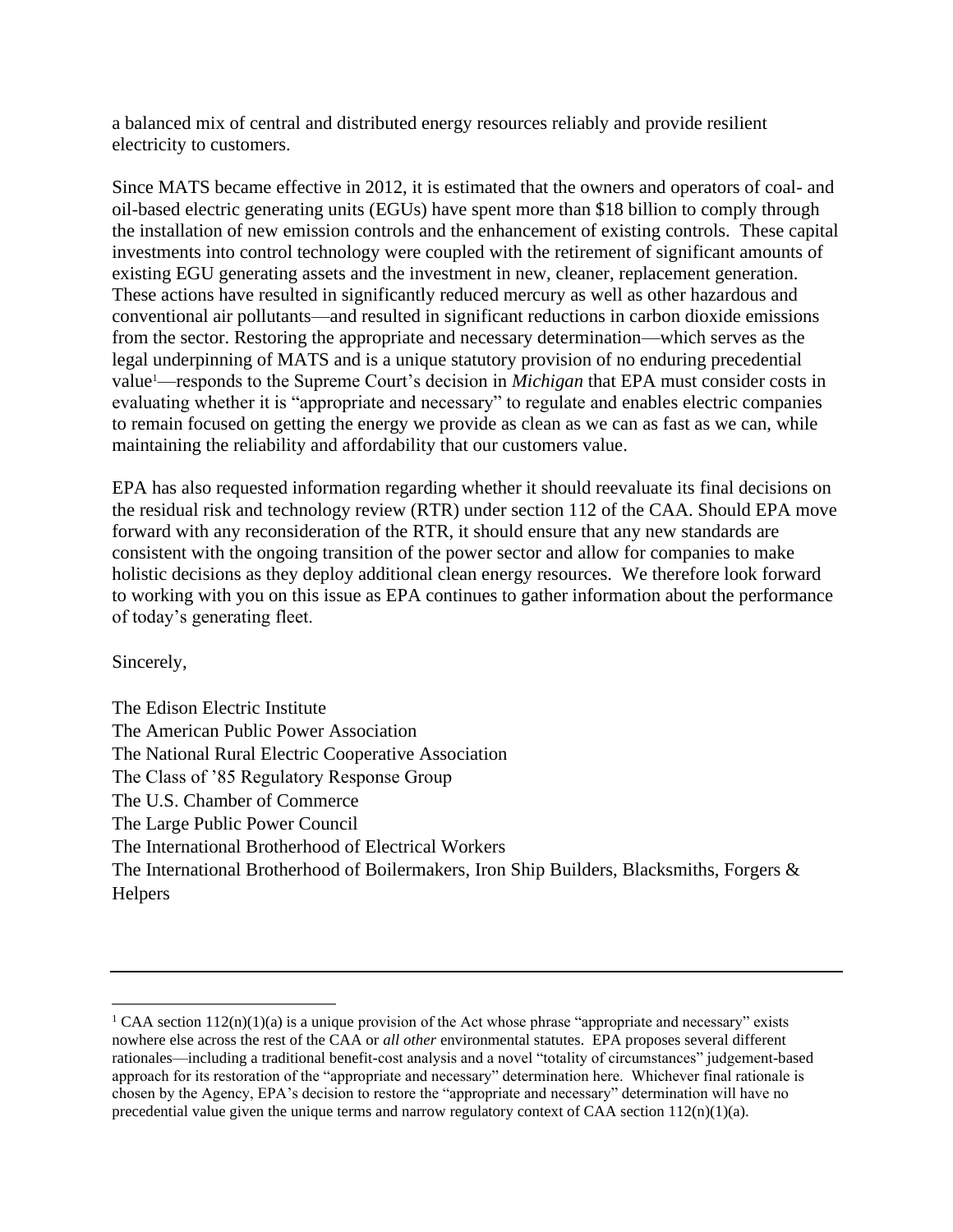The Edison Electric Institute (EEI) is the association that represents all U.S. investor-owned electric companies. Our members provide electricity for about 220 million Americans, and operate in all 50 states and the District of Columbia. As a whole, the electric power industry supports more than 7 million jobs in communities across the United States. In addition to our U.S. members, EEI has more than 60 international electric companies, with operations in more than 90 countries, as International Members, and hundreds of industry suppliers and related organizations as Associate Members.

The American Public Power Association is the voice of not-for-profit, community-owned utilities that power 2,000 towns and cities nationwide. We represent public power before the federal government to protect the interests of the more than 49 million people that public power utilities serve, and the 96,000 people they employ. Our association advocates and advises on electricity policy, technology, trends, training, and operations. Our members strengthen their communities by providing superior service, engaging citizens, and instilling pride in communityowned power.

The National Rural Electric Cooperative Association (NRECA) is the national service organization for more than 900 not-for-profit electric utilities that provide electricity service to approximately 42 million consumers. NRECA members own and maintain 2.6 million miles, or 42 percent, of the nation's electric distribution lines and account for 11 percent of the total kilowatt-hours in the U.S. each year. With a commitment to contribute to the vitality and prosperity of the communities served by our members, electric cooperatives are dedicated to a healthy environment, building vibrant rural communities, and providing reliable and affordable electricity to our cooperative consumer.

The Class of '85 Regulatory Response Group is a voluntary ad hoc coalition of approximately 40 electric generating companies from around the country that has been actively involved in the development of Clean Air Act rules affecting the electric generating industry for over 30 years. The Class of '85 has written comments on all major stationary source regulations since the early 1990s, and members of the Class of '85 own and operate EGUs in approximately 35 states throughout the United States.

The U.S. Chamber of Commerce is the world's largest business federation representing the interests of more than 3 million businesses of all sizes, sectors, and regions, as well as state and local chambers and industry associations. The Chamber is dedicated to promoting, protecting, and defending America's free enterprise system.

The Large Public Power Council (LPPC) is comprised of 27 of the nation's largest public power systems in 21 states from Washington to Florida and California to New York as well as the Commonwealth of Puerto Rico that serve 30 million Americans, about 10 percent of the U.S. population. LPPC members are locally governed and directly accountable to consumers. We are not-for-profit and committed to reliability, affordability, and environmental stewardship for the consumers and communities we serve. LPPC advocates for policies that allow public power systems to build infrastructure, invest in communities, and provide reliable service at affordable rates. LPPC member utilities own and operate more than 80,000 MW of generation and over